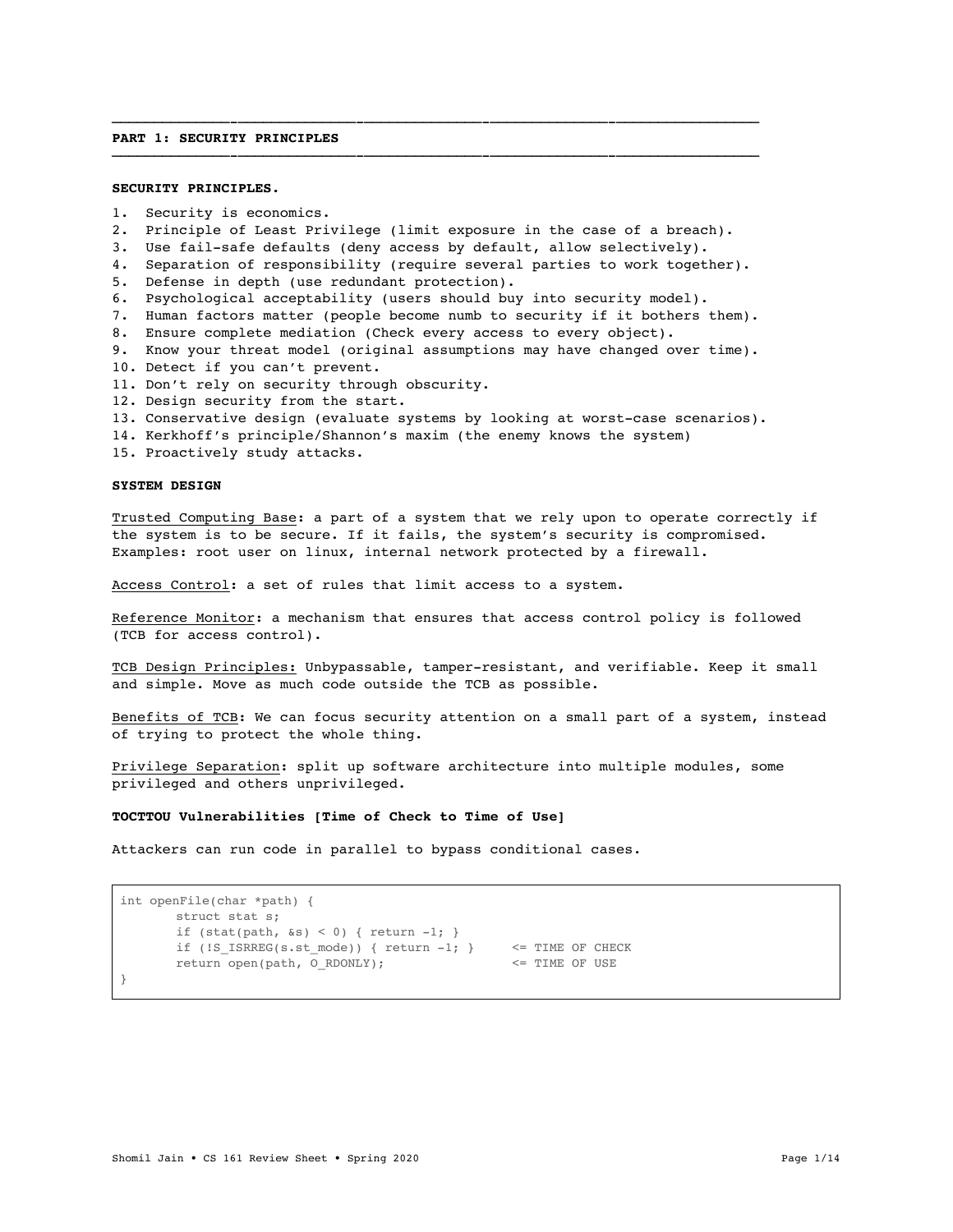### **PART 2: MEMORY SAFETY.**

#### **X86 Review**

Important Registers: EBP (base pointer) & ESP (stack pointer). The stack grows down, towards lower addresses, by decrementing ESP. EIP/EBP are registers, hold active instruction pointer and base pointer. ESP is a register that points to the top of the stack. RIP/SFP are spots on the stack that store saved versions of these values. On a function call, EIP/EBP are copied onto the stack and labeled RIP/SFP.

——————————————-——————————————-——————————————-——————————————-—————————————————

——————————————-——————————————-——————————————-——————————————-—————————————————

Function Prologue:

| push %ebp     | Save the top of the previous frame.            |
|---------------|------------------------------------------------|
| mov %esp %ebp | Start the new frame by moving EBP down to ESP. |
| sub X %esp    | $X = size of local variables (grow stack).$    |

### Function Epilogue:

|     | add X %esp | Sometimes "mov %ebp %esp" |  |                                             |  |
|-----|------------|---------------------------|--|---------------------------------------------|--|
|     | pop %ebp   |                           |  |                                             |  |
| ret |            |                           |  | Pops return address from stack, goes there. |  |

Push parameters onto stack; call function; save/update %ebp; save CPU registers for temps; allocate local variables; perform function's purpose; release local storage; restore saved registers; restore old base pointer; return from function (go to RIP); clean up pushed parameters.

## **BUFFER OVERFLOW VULNERABILITIES.**

C doesn't have any bounds checking; thus, we can intentionally access/write to memory that's out-of-bounds, changing values, function pointers, and more.

Malicious Code Injection Attack: transfer execution to malicious code (could be stored in buffer, or elsewhere in program).

Stack Smashing: write past the end of a buffer and change the RIP [return instruction pointer]. On function return, execution will jump to new RIP.

Stack Canaries: a defense against stack smashing. A randomly generated value stored right after the RIP/SFP. Function epilogue checks value of canary against stored value. Bypasses: learn value of canary + overwrite with self, overflow in heap, overwrite fn pointer on stack, random-access write past canary.

## Format String Vulnerabilities:

- "%x:%x" reveals the contents of the function's stack frame.
- "%s" treats the next word of stack memory as an address, prints it as string.
- "%100c" prints 100 characters.
- "%n" allows overwriting arbitrary addresses.
- "%x:%s" treats next word as address, prints word after that as string. printf(buf); <= If buf contains % chars, printf will look for args printf("%s", buf);  $\leq$  buf is safely encoded.

Integer Conversion Vulnerabilities: attackers can take advantage of signed => unsigned implicit integer casting to bypass conditional checks on sizes.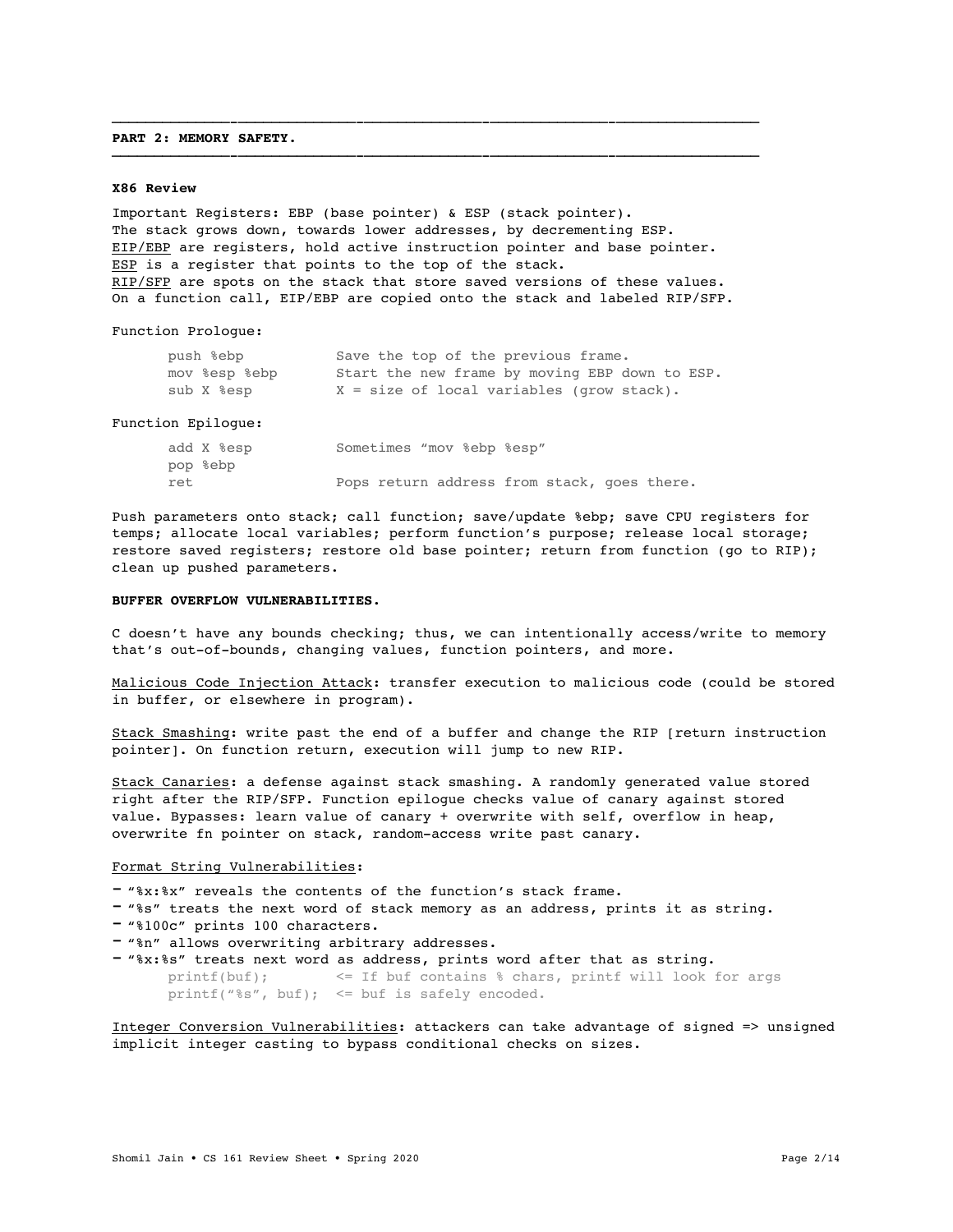**A BUFFER OVERFLOW EXAMPLE.**

```
void function(int a, int b, int c) { 
       char buffer1[5];
       char buffer2[10];
       int* ret;
       ret = buffer1 + 12;(*ret) += 8;}
```

```
void main() {
       int x;
       x = 0;function(1, 2, 3);x = 1; << THIS LINE IS SKIPPED >>
       printf(%d\n", x)
}
```
In the example above, the stack looks like this:

(bottom of mem) [buffer2] [buffer1] [sfp] [ret] [a] [b] [c] (top of mem)

We've added 12 to the address of buffer1 and changed the value at that location by 8 (thus changing the return instruction pointer).

### **DEFENSES AGAINST MEMORY SAFETY VULNERABILITIES.**

- Secure coding practices (runtime bounds checking).
- Better languages/libraries.
- Runtime checking.
- Static analysis.
- Testing (random inputs, mutated inputs, structure-driven input generation)
- Defensive programming (each module takes responsibility for validating inputs)

#### **DEP (W^X)**

To defend against code execution, we can mark writeable pages as non-executable (NX bit = writeable, not executable).

Return-Oriented Programming find short code fragments (gadgets) that, when called together in sequence, execute the desired function.

Address Space Layout Randomization (ASLR) randomizes the location of everything in memory.

To bypass ASLR + DEP, attacker needs to be able to read memory, then create a ROP chain, then write memory.

# **PRECONDITION/POSTCONDITION CHECKING EXAMPLES.**

```
/* requires p != NULL */int deref(int *p) { return *p; }
/* ensures: retval != NULL */
void *mymalloc(size_t n) { void *p = malloc(n); if (!p) { perror("Malloc"); exit; } return p; }
int sum(int a[], size_t n) { 
       int total = 0;for (size_t i=0; i < n; i++) {
               /* requires: a != NULL && 0 \le i && i \le size(a) */ total += a[i];
       }
       return total;
}
```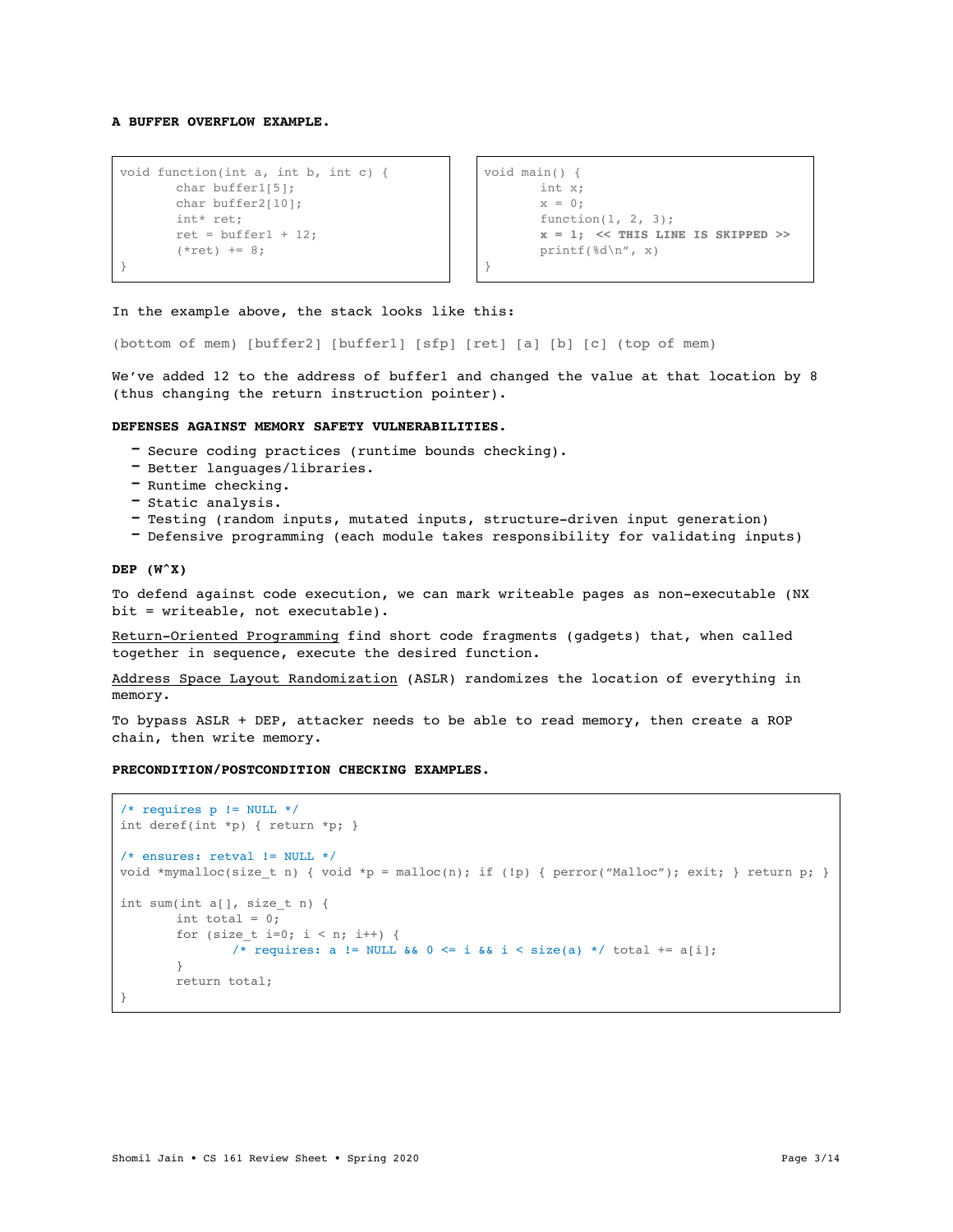## **PART 3: ENCRYPTION.**

## **ENCRYPTION OVERVIEW.**

Confidentiality: preventing adversaries from reading our private data Integrity: preventing adversaries from modifying our private data Authenticity: determining who created a given document

——————————————-——————————————-——————————————-——————————————-—————————————————

——————————————-——————————————-——————————————-——————————————-—————————————————

**Symmetric-Key Cryptography:** both endpoints share the same key.

- Symmetric-Key Encryption: provides confidentiality
- Message Authentication Codes: provide authenticity/integrity

### **Public-Key Cryptography: both endpoints have a public + private key**

- Public-Key Encryption: provides confidentiality
- Public-Key Signatures: provide authenticity/integrity

Types of Attacks:

- 1. Ciphertext-Only: Eve only has a single encrypted message.
- 2. Known-Plaintext: Eve has an encrypted message + partial info about message.
- 3. Chosen-Plaintext: Eve can trick Alice into encrypting messages.
- 4. Chosen-Ciphertext: Eve can trick Bob into decrypting ciphertexts.
- 5. Chosen-Plaintext/Ciphertext: Both 3 and 4 apply.

# **SYMMETRIC-KEY ENCRYPTION.**

One-Time Pad: KeyGen(): Alice and Bob pick a shared random key K.  $Enc(M, K): C = M \oplus K$  $Dec(C, K): M = C \oplus K$ 

If the key is reused to encrypt M and M', then Eve can take the XOR of the two ciphertexts to obtain  $C \oplus C' = M \oplus M'$ , which reveals partial information.

## Block Ciphers:

Al/Bob share random k-bit K used to encrypt n-bit message into n-bit ciphertext. There is an invertible (bijective) encryption fn (Ek) and decryption fn (Dk).

### Symmetric Encryption Schemes:

Goal #1: We want to encrypt arbitrarily long messages using fixed block cipher. Goal #2: If the same message is sent twice, the ciphertext should be different.

**ECB Mode [FLAWED]**: M is broken into n-bit blocks, and each block is encoded using the block cipher. The ciphertext is a concatenation of these blocks. Redundancy in the blocks will show, and Eve can deduce information about the plaintext.

**CBC Mode**: For each message, sender picks random n-bit string (nonce/IV).  $C_0 = IV$ .  $C_i = E_k(C_{i-1} \oplus M_i)$ .  $C = IV \bullet C_1 \bullet C_2 \bullet \dots \bullet C_L$ 

**OFB Mode:** IV is repeatedly encrypted:  $Z_0 = IV$  and  $Z_i = E_K(Z_{i-1})$ . Values  $Z_i$  are used in a one-time pad:  $C_i = Z_i \bullet M_i$ . It's very easy to tamper with ciphertexts!

**Counter Mode:** Useful for high-speed computations. Encrypt a counter initialized to IV to obtain sqeuence of  $Z_i - Z_i = E_K(IV + i)$ ,  $C_i = Z \oplus M$ .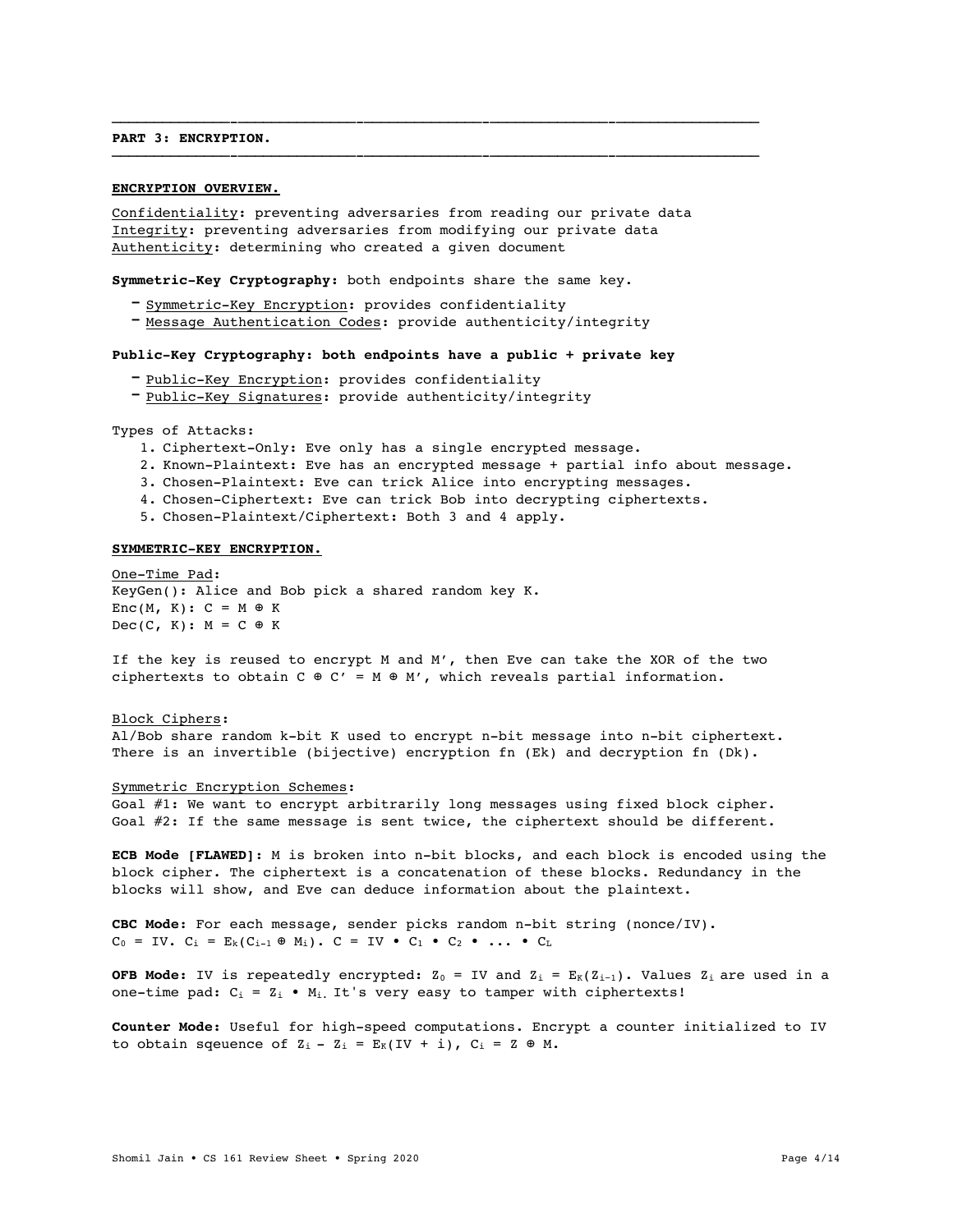## **ASYMMETRIC CRYPTOGRAPHY (Public-Key Encryption)**

### Diffie-Hellman Key Exchange:

1. Alice and Bob agree on a large prime p (can be public). 2. Alice and Bob agree on a number g in  $1 < g < p - 1$ 3. Alice picks a secret value  $a \subset \{0, 1, \ldots, p-2\}$  and computes  $A = g^a \mod p$ . 4. Bob picks a secret value  $b \subset \{0, 1, \ldots, p-2\}$  and computes  $B = g^b \mod p$ . 5. Alice/Bob publicly share A and B. 6. Alice/Bob compute S = B<sup>a</sup> mod p = A<sup>b</sup> mod p, which is a symmetric key. Security of DH relies upon the fact that  $f(x) = g^x \mod p$  is one-way.

### El Gamal Encryption:

- 1. Alice and Bob agree on a large prime p (can be public).
- 2. Alice and Bob agree on a number g in  $1 < g < p 1$
- 3. Bob picks a secret value  $b \subset \{0, 1, \ldots, p-2\}$  and computes  $B = g^b \mod p$ .
- 4. Bob's public key is B, and his private key is b.
- 5. If Alice wants to send m ⊂ {1, ..., p-1} to Bob, she picks a random value r ⊂
- $\{0, \ldots, p-2\}$  and computes  $C = (qr \mod p, m \times Br \mod p)$ .
- 6. If Bob wants to decrypt  $C = (R, S)$ , he computes  $M = R^{-b} \times S$  mod p.

### **MESSAGE AUTHENTICATION CODES & DIGITAL SIGNATURES**

MAC's (Symmetric Key Encryption): A signed checksum. To securely sign and encrypt a message, attach  $F(K, E(M))$  to  $E(M)$ , where  $F(\ldots) = MAC$ , and  $E(\ldots) = Encrypt$ .

Cryptographic Hash Functions: a deterministic and unkeyed function H. The output is a fixed size (i.e. 256). Any change to the message causes a LARGE change in the hash.

Properties of Hash Functions:

- 1. One-Way/Pre-Image Resistant: H(X) can be computed efficiently; given a hash y, it is infeasible to find ANY input x such that  $y = H(X)$ .
- 2. Second Pre-Image Resistant: Given a message x, it is infeasible to find another message x' such that  $x' \neq x$  but  $H(x) = H(x')$ .
- 3. Collision Resistant: Infeasible to find any x, x' such that  $x' \neq x$  but  $H(x) = H(x')$ .

Digital Signatures: consist of a Sign (private) + Verify (public) key.

- KeyGen() =>  $(K, U)$ : Outputs a matching private key and public key.

 $-$  Sign(M, K) => S: Outputs a signature on the message M signed by key K.

 $-$  Verify(M, S, U) => T/F: Outputs T/F if S is valid/invalid signature.

Trapdoor One-Way Functions: A function that is one-way, but has a special backdoor that enables someone who knows the backdoor to invert the function. Example: RSA.

Number Theory: - If  $gcd(x, n) = 1$ , then  $x^{\varphi(n)} = 1 \pmod{n}$  Euler's theorem. - If p and q are two different odd primes, then  $\varphi$ (pq) = (p-1)(q-1). - If  $p = 2 \pmod{3}$  and  $q = 2 \pmod{3}$  then  $\exists d s.t. 3d = 1 \pmod{\phi(pq)}$ , and this number can be computed efficiently given φ(pq). Define functions  $F(x) = x^3$  and  $G(X) = x^d$  mod n. Then,  $G(F(x)) = \forall x$  s.t.  $gcd(x, n) = 1$ . RSA Theorem:  $G(F(x)) = (x^3)^d = x^{3d} = x^{1+k}\varphi(n) = x^1 \cdot (x\varphi(n))k = x \cdot 1k = x \pmod{n}$ . RSA Approach: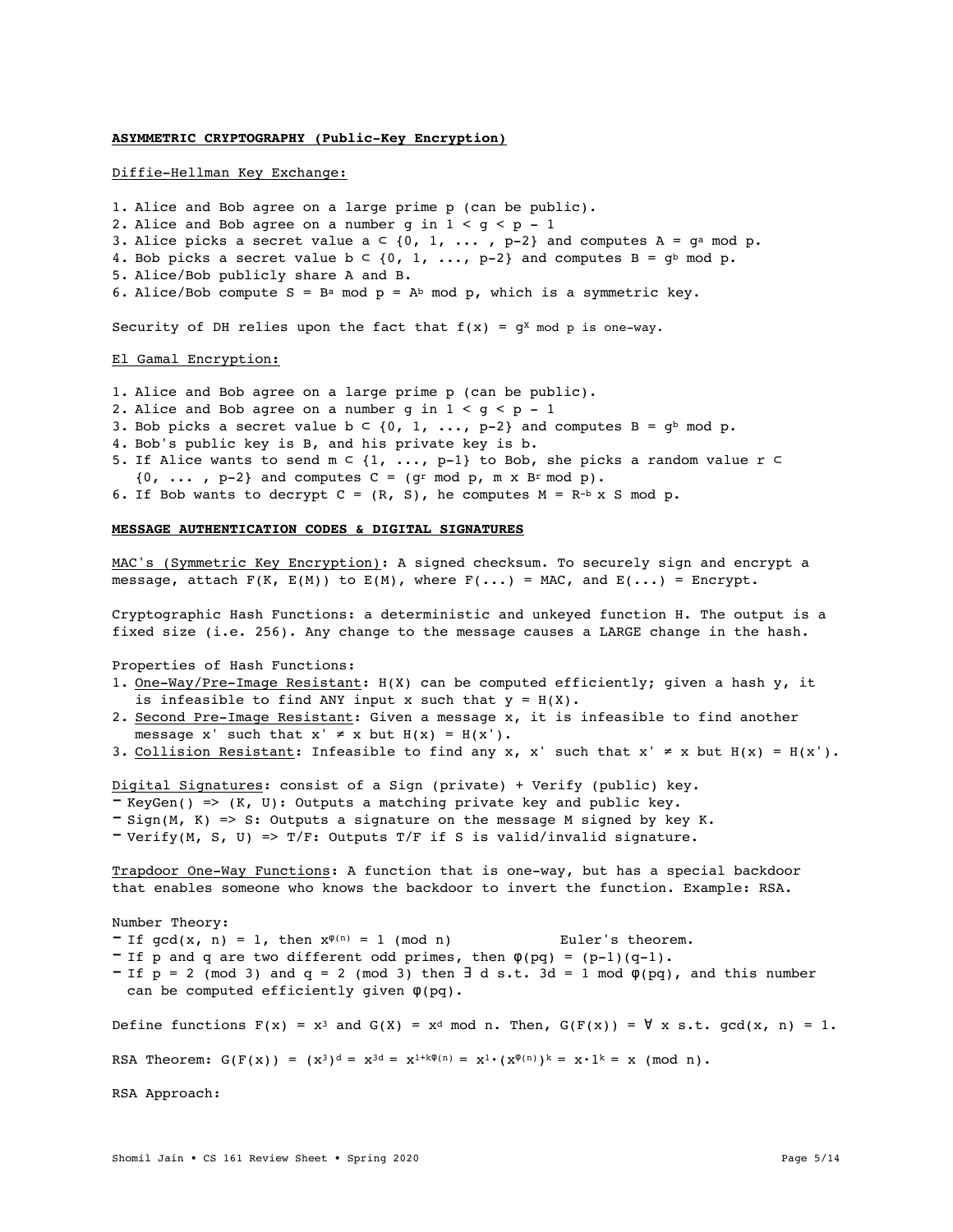- KeyGen(): Choose random primes p, q that are both 2 mod 3. Public key:  $n = pq$ , Private Key: d chosen as above.
- $=$  Sign(M, d) =  $H(M)^d$  mod n
- $-$  Verify(M, S, n) = Boolean(H(M) == S<sup>3</sup> mod n)

### **KEY MANAGEMENT**

Public keys need to be shared in a secure manner to avoid MITM attacks.

**Trusted Directory Service:** an organization that holds names & public keys. The public key of the directory system needs to be hardcoded in order for this method to be secure.

## Shortcomings of TDS:

- **•** Trust: requires complete trust in the TDS.
- **•** Scalability: TDS becomes a bottleneck; everybody needs to contact the TDS.
- **•** Reliability: If the TDS becomes unavailable, all communication fails.
- **•** Online: This doesn't work if users are offline.
- **•** Security: The TDS needs to be secure against remote attacks.

**Digital Certificates:** a way to associate name + public key, attested by 3rd party. These can be downloaded over insecure channels; the signature on the certificate is signed by a user that we already should trust (starts at the root).

## **Public Key Infrastructure:**

Certificate Authority: a party who issues certificates (public key of CA is hardcoded) Certificate Chains/Hierarchical PKI: A sequence of certificates, each of which authenticates the public key of the party who's signed the next certificate in the chain.

Revocation: handled through validity periods (expiration date), revocation lists (published & signed by each CA)

Web of Trust: an alternative approach (democratized PKI). Any person can issue certificates for their people they know. Shortcomings: trust isn't transitive, and trust isn't absolute!

**Leap-of-Faith Authentication [TOFU]:** assumes the first interaction is safe/ unobstructed; uses public key acquired on this transaction for all future interactions. Doesn't defend against MITM on first interaction, but prevents passive eavesdropping and future attackers. Incredibly easy to use (ex: SSH).

# **PASSWORDS**

### Security Risks:

1) Problem: Online Guessing Attacks (Targeted + Untargeted)

- Defense: Rate limiting. Add CAPTCHA's. Password nudges/requirements. 2) Problem: Social Engineering/Phishing
- 
- 3) Problem: Eavesdropping (MITM)
- Defense: Use SSL or TLS, or advanced cryptographic protocols.
- 4) Problem: Client-Side Malware (Keylogger can capture user's password) Defense: None, really.
- 5) Problem: Server Compromise (attacker can learn passwords stored on server) Defense: Password Hashing. Use a SLOW hash, like iterative hashing.

#### Main Attacks:

• Dictionary Attack: attacker tries all passwords against each H(w).